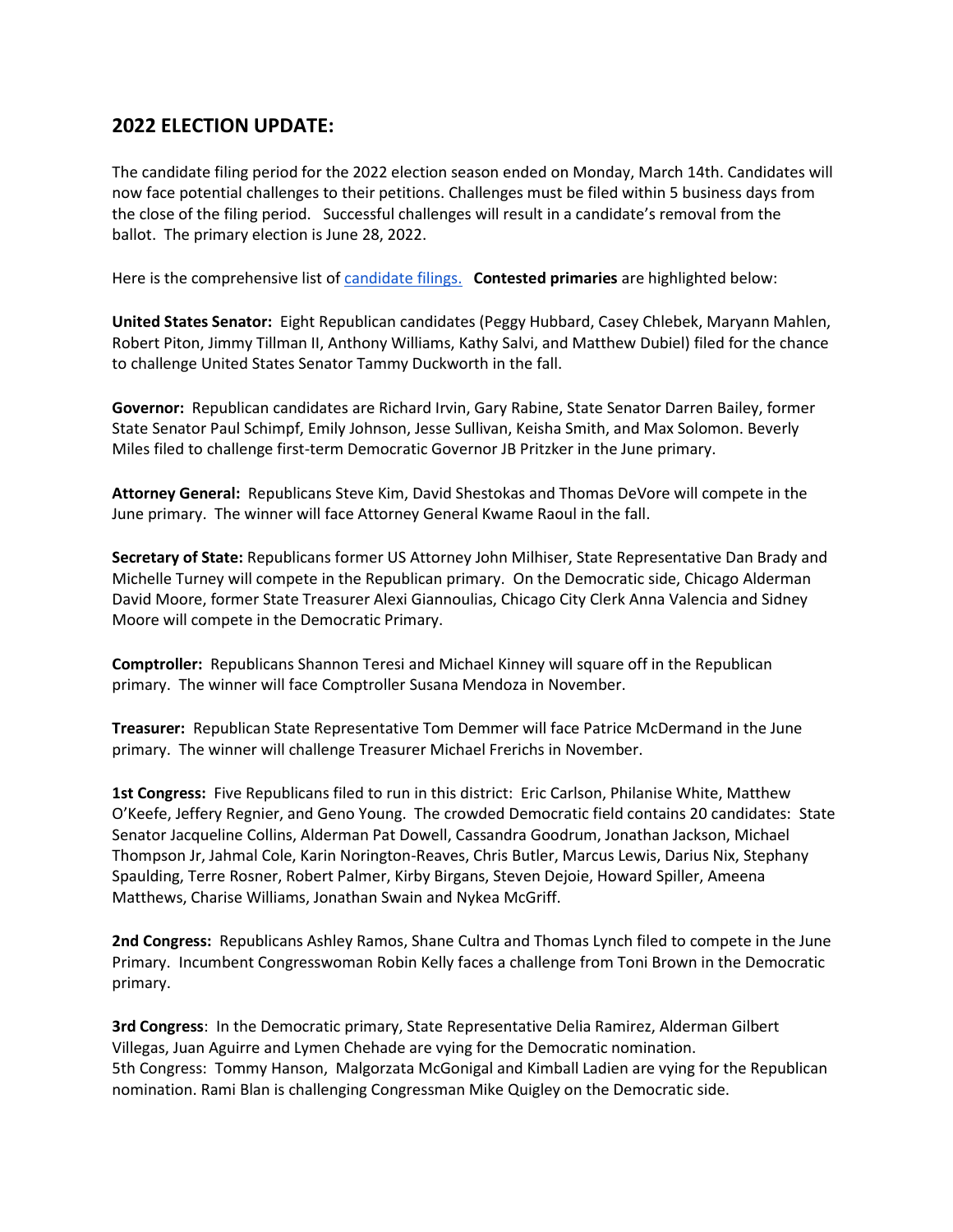**6th Congress**: On the Republican side, Keith Pekau, Niki Conforti, Scott Kaspar, Gary Grasso, Catherine O'Shea, and Robert Cruz are vying for the Republican nomination. Congresswoman Marie Newman, Congressman Sean Casten and Charles Hughes are vying for the Democratic nomination.

**7th Congress:** Congressman Danny Davis faces challenges from Kina Collins, Denarvis Mendenhall and Edward Ward in the Democratic primary.

**8th Congress:** Republicans Peter Kopsaftis, Chad Koppie, Phillip Wood, Karen Kolodzie, and Chris Dargis are squaring off in June. Congressman Raja Krishnamoorthi faces a challenge from Junaid Ahmed in the Democratic primary.

**9th Congress:** John Elleson and Maxwell Rice are vying for the Republican nomination. Congresswoman Jan Schakowsky drew a challenge from fellow democrat Andrew Heldut.

**11th Congress:** Seven Republicans are vying for the chance to challenge Congressman Bill Foster: Jerry Evans, Andrea Heeg, Catalina Lauf, Juan Ramos, Susan Hathaway-Altman, Mark Carroll and Cassandra Miller.

**12th Congress**: Homer Markel will face Joshua Qualls in the Democratic primary. The winner will face Congressman Mike Bost in November.

**13th Congress:** Jesse Reising, Matt Hausman, Regan Deering, and Terry Martin are vying in the Republican primary. Democrats Nikki Budzinski, David Palmer and Ellis Taylor are competing in June.

**14th Congress:** James Marter, Scott Gryder, Mike Koolidge, Jaime Milton, Jack Lombardi and Susan Starrett are competing in the Republican primary for the opportunity to challenge Congresswoman Lauren Underwood.

**15th Congress:** Congressman Rodney Davis faces a primary challenge from fellow Congresswoman Mary Miller.

**16th Congress:** Congressman Darin LaHood faces challenges from Walt Peters, JoAnne Guillemette and Michael Rebresh in the Republican primary.

**17th Congress:** Republicans Charles Helmick Jr and Esther Joy King are competing in the Republican primary. Former State Representative Litesa Wallace, Eric Sorensen, Angie Normoyle, Linda McNeely, Marsha Williams, Jonathan Logemann, and Jacqueline McGowan are competing in the Democratic primary.

**1st Senate:** Javier Cervantes filed petitions to challenge Senator Tony Munoz in the Democratic primary. Munoz is expected to announce his retirement thus paving the way for Cervantes' election. Cervantes is the son-in-law of Senator Munoz.

**2nd Senate:** Senator Omar Aquino is being challenged by Wilmer Maldonado, Jacqueline Baez and Wilson Vazquez in the June primary.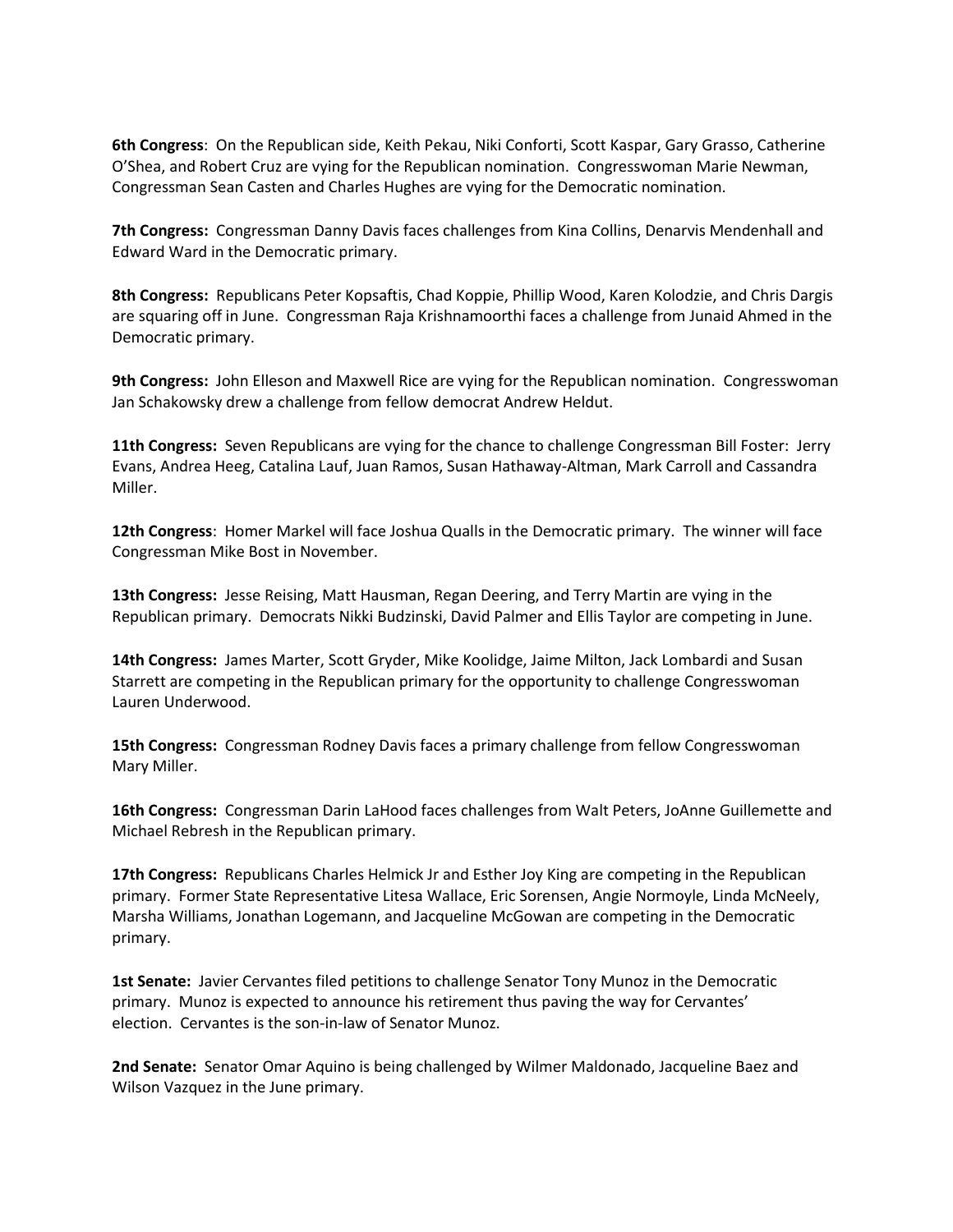**10th Senate:** Democratic Senator Robert Martwick drew a primary challenge from Erin Jones.

**11th Senate:** Mike Porfirio filed petitions to challenge Senator Steven Landek. Landek is expected to retire thus paving the way for Porfirio's election. Porfirio is Landek's chief of staff.

**12th Senate:** Senator Celina Villanueva drew a primary challenge from Javier Yanez.

**16th Senate:** Willie Preston, Lamont Williams and Kimberly Egonmwan are competing in the Democratic primary in this open seat.

**27th Senate:** Republicans Joshua Alvarado and Bill Robertson are competing for the chance to challenge Senator Ann Gillespie in November.

**31st Senate:** Representative Sam Yingling and former State Representative Mary Edly-Allen are squaring off in the Democratic primary in this open seat.

**35th Senate:** Eli Nicolosi is challenging Senator Dave Syverson in the Republican primary.

**36th Senate:** Republicans Glen Evans Sr and Mike Thoms are squaring off for the chance to face Representative Michael Halpin in November.

**37th Senate:** Senator Win Stoller faces a primary challenge from Brett Nicklaus.

**40th Senate:** Republicans Philip Nagel and Krystyna Vela are vying for the opportunity to challenge Senator Patrick Joyce in November.

**43rd Senate**: Michelle Lee and Diane Harris are competing in the Republican primary. On the Democratic side, Rachel Ventura faces Eric Mattson. This is an open seat.

**48th Senate**: Appointed State Representative Sandy Hamilton and William Eddington are vying for the chance to challenge appointed Senator Doris Turner in November.

**49th Senate:** Republicans James Lawson Jr, Stacey Keagle and Felicity Solomon are all vying for the chance to challenge Senator Meg Loughran Cappel in November.

**54th Senate:** Senator Steve McClure faces a challenge from Donald Debolt in the Republican Primary.

**57th Senate:** Senator Christopher Belt faces a challenge from Barbara Henderson in the Democratic primary.

**4th Representative:** Democrats Lilian Jimenez, Manuel Jimenez Jr, and Hector Villafuerte are competing in the Democratic primary in this open seat.

**6th Representative**: Representative Sonya Harper faces a primary challenge from Steven Williams and Carolynn Crump.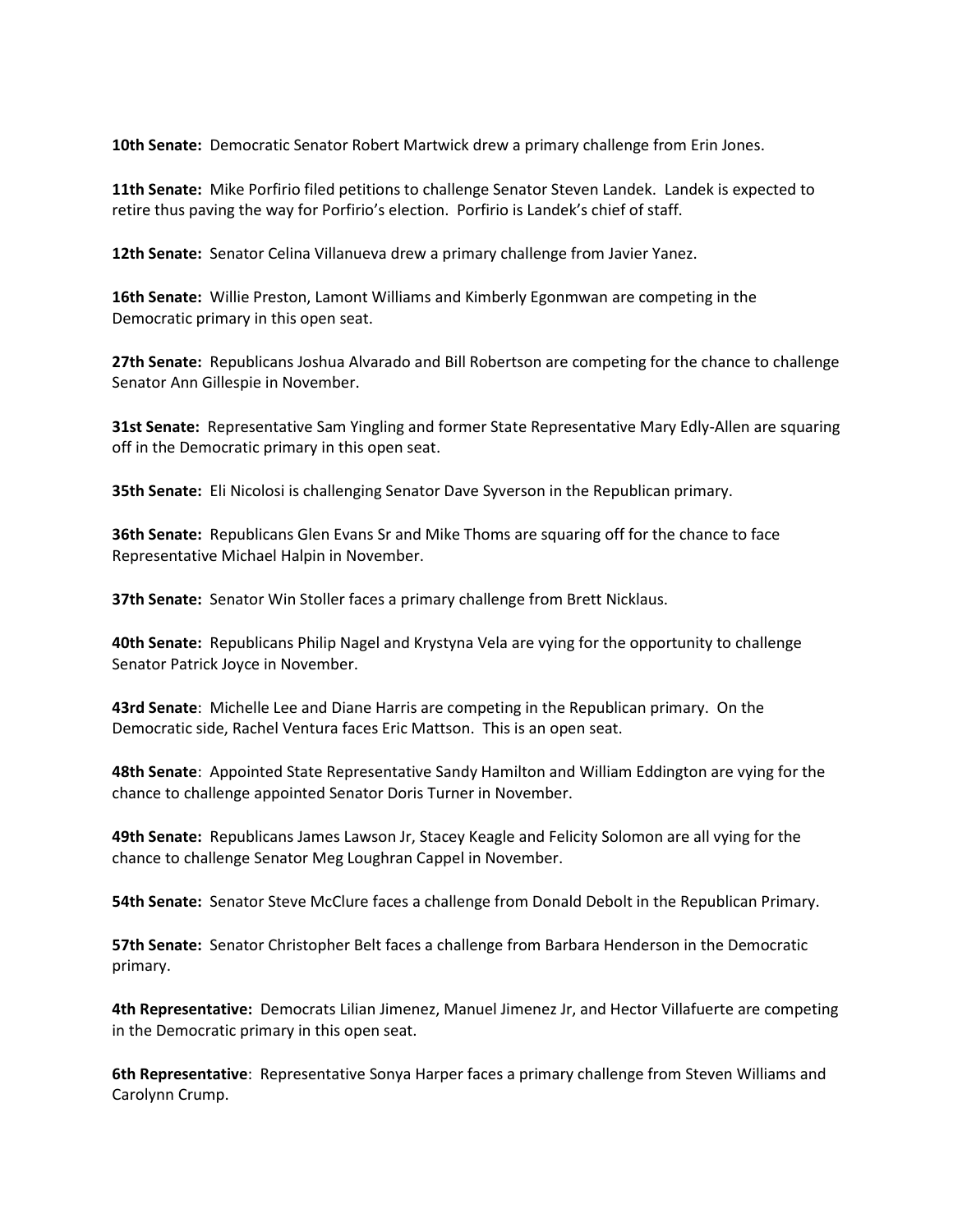**12th Representative:** Representative Margaret Croke faces a primary challenge from Abigail Nichols.

**13th Representative:** In the Republican primary, Eddien Gonzalez will face Alper Turan. The crowded Democratic primary field includes: Fernando Mojica, Eileen Dordek, Hoan Huynh, Joseph Struck, Becky Levin and Andrew Peters. This is an open seat.

**15th Representative**: Michael Kelly and Michael Rabbitt are competing in the Democratic primary. This is an open seat.

**16th Representative:** Representative Denyse Wang Stoneback faces two challengers in the June primary: Kevin Olickal and Naema Abraham.

**19th Representative:** Representative Lindsey LaPointe faces a primary challenge from Keith Thornton and Tina Wallace.

**21st Representative:** Representative Mike Zalewski drew a primary challenge from Abdelnasser Rashid.

**25th Representative:** Representative Curtis Tarver faces a primary challenge from Josef Carr.

**27th Representative:** Representative Justin Slaughter faces a primary challenge from Jasimone Ward.

**28th Representative:** Representative Robert Rita faces a primary challenge from Paris Thomas.

**29th Representative:** Representative Thaddeus Jones faces a primary challenge from Monet Wilson.

**30th Representative**: Representative Will Davis faces a primary challenge from Alton Bradley.

**32nd Representative:** Representative Cyril Nichols is being challenged by Bobby Johnson and Safaa Zarzour in the Democratic Primary.

**34th Representative:** Two Republicans - Frederick Walls and Rebecca Harms - are vying in the Republican primary for the chance to challenge Representative Nick Smith.

**35th Representative:** Representative Fran Hurley faces a challenge from David Dewar in the Democratic primary.

**36th Representative:** Robbie Segina and David Sheppard are vying in the Republican primary to challenge Representative Kelly Burke.

**37th Representative:** Representative Tim Ozinga faces August Deuser in the Republican primary.

**39th Representative:** Representative Will Guzzardi faces a primary challenge from Brian McCaslin and Maria Nodal.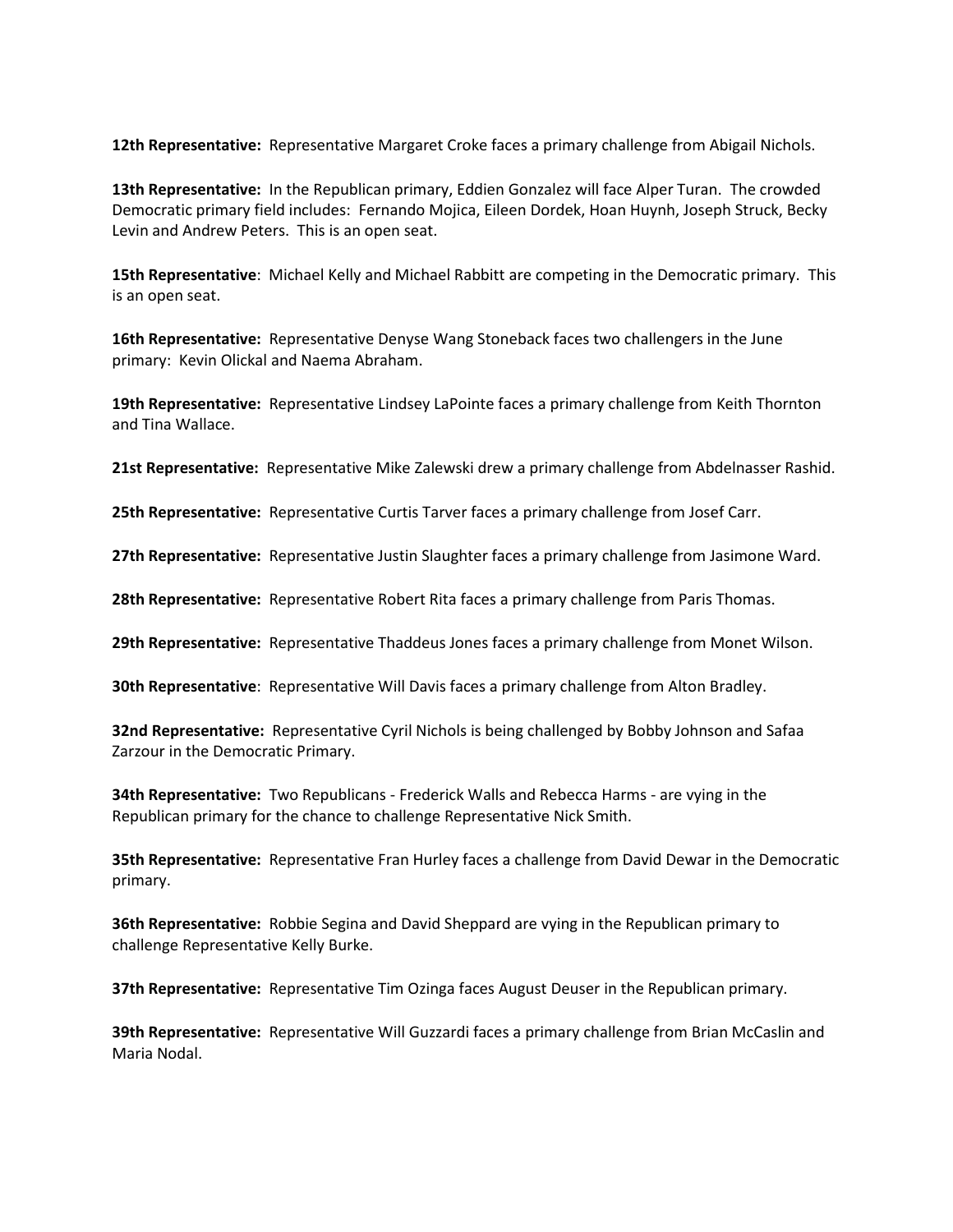**51st Representative:** Democrats Nabeela Syed and Chelsea Barnes are competing in the June primary for the chance to challenge Representative Chris Bos in November.

**56th Representative:** Republicans E Dale Litney and W Thomas Olson are vying in the Republican Primary. The winner will face Representative Michelle Mussman in November.

**62nd Representative**: Thomas Maillard, Terry Wilke and Laura Dias are competing in the Democratic primary. This is an open seat.

**66th Representative:** Two Republicans – Arin Thrower and Connie Cain – are competing in the Republican Primary to challenge Representative Suzanne Ness.

**71st Representative:** Matthew Rauschert is challenging Representative Dan Swanson in the Republican primary.

**72nd Representative:** Jeffrey Deppe, Gregg Johnson and Thurgood Brooks are running the Democratic primary. This is an open seat.

**74th Representative:** Bradley Fritts and Liandro Arellano, Jr. are running the Republican primary. This is an open seat.

**75th Representative:** Jed Davis is challenging Representative David Welter in the Republican primary.

**77th Representative:** Norma Hernandez is challenging Representative Kathleen Willis in the Democratic primary.

**79th Representative:** Robert Ellington-Snipes and Erin Slone are vying in the Democratic primary to challenge Representative Jackie Haas.

**83rd Representative:** Democrats Matt Hanson and Arad Boxenbaum are vying for the chance to challenge Representative Keith Wheeler in November.

**86th Representative:** Scott Greene, Dinora Ruiz and James Lanham are running in the Republican primary. The winner will challenge Representative Larry Walsh Jr.

**87th Representative**: Mary Burress, William Hauter and Joe Alexander are competing in the Republican primary. This is an open seat.

**89th Representative:** Victoria Onorato is challenging Representative Tony McCombie in the Republican primary.

**90th Representative:** Former State Representative John Cabello is facing Mark Szula in the Republican primary.

**91st Representative:** Scott Preston is facing James Fisher in the Republican primary. Karla Bailey-Smith is facing Sharon Chung in the Democratic primary. This is an open seat.